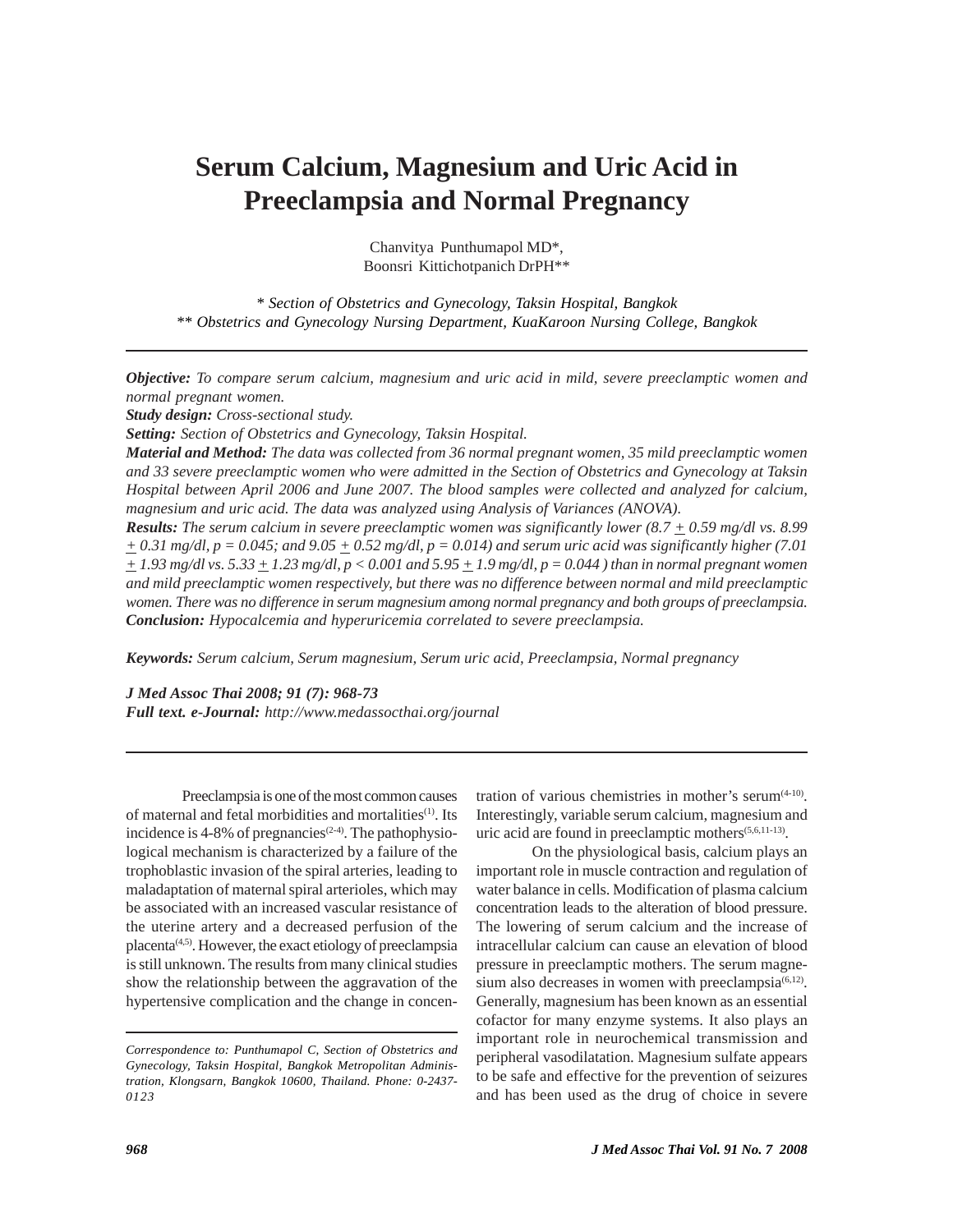preeclampsia and eclampsia treatment<sup>(5,14)</sup>. Besides the serum calcium and magnesium, the hyperuricemia is believed to result from the decreased renal excretion that occurs as a consequence of the preeclampsia but this result is probably also increased production secondary to tissue ischemia and oxidative stress. Soluble uric acid impairs nitric oxide generation in endothelial cells. Hyperuricemia induces endothelial dysfunction and may induce hypertension and vascular disease. Therefore, the modification of calcium, magnesium and uric acid metabolism during pregnancy could be one of the potential causes of preeclampsia<sup>(4,5,15-21)</sup>. However, the role and status of serum calcium, serum magnesium and serum uric acid in pregnant women are still being discussed. The aims of the present study were to measure serum levels of calcium, magnesium and uric acid in mild and severe preeclamptic pregnancy and compared with normal pregnancy.

#### **Material and Method**

The cross-sectional study was conducted in the Section of Obstetrics and Gynecology at Taksin Hospital between April 2006 and June 2007. The present study was approved by the Ethics Committee for Researches Involving Human Subjects, the Bangkok Metropolitan Administration. The studied population consisted of 36 normal pregnant women, 35 pregnant women with diagnosis of mild preeclampsia and 33 pregnant women with diagnosis of severe preeclampsia. All participants were  $\geq$  28 weeks of pregnancy. Mild preeclampsia is defined as a blood pressure of at least 140/90 mmHg measured on two occasions each 6 hours apart, accompanied by proteinuria of at least 300 mg per 24 hours, or at least 1+ on dipstick testing<sup>(1)</sup>. Severe preeclampsia is defined as having one or more of the following criteria: blood pressure of at least 160/110 mmHg measured on two occasions each 6 hours apart, proteinuria of at least 5 g per 24 hours, or at least 3+ on dipstick testing, oliguria of lesser than 500 ml per 24 hours, cerebral or visual disturbances, pulmonary edema or cyanosis, epigastric or right upper quadrant pain, impaired liver function, thrombocytopenia, fetal growth restriction<sup>(1)</sup>. Fetal growth restriction is defined as the condition in which the newborn has a birth weight lesser than 10% for gestational age<sup>(22)</sup>. Patients with a history of chronic or transient hypertension, history of renal disease or cardiovascular disease, thyrotoxicosis, hemophilia, diabetes mellitus class  $\geq C$ were all excluded.

On admission, venous serum samples were collected when the patients were in the supine position,

prior to their commencement to intravenous therapy. The venous blood was aspirated from the participant's antecubital vein, placed in a plain vacuum tube. At the time of blood collection, urine protein, edema and deep tendon reflexes were assessed. Urine protein was measured by dipstick and was graded on a scale of 0 to 4+ (0, none; 1+, 30 mg/dl; 2, 100 mg/dl; 3+, 300–1,999 mg/dl; 4+, at least 2,000 mg/dl). Deep tendon reflexes were assessed by striking the patellar tendon and grading the response on a scale of  $1+$  to  $4+$   $(1+,$  slight movement of the foot; 2+, mild leg withdrawal; 3+, marked leg and foot movement; 4+, abrupt leg jerk and extension). The blood sample obtained on admission was also sent for complete blood count, serum calcium, magnesium, uric acid, prothrombin time and partial thromboplastin time.

Blood samples were allowed to clot at room temperature and then centrifuged at 2,000 rpm for 7 minutes. Serum aliquots were stored at 2-8 degree Celcius until analysis. Serum calcium was measured by photometric color test with Olympus calcium Arsenazo III OSR60117. The coefficient of variance within run and between run of serum calcium were 0.65% and 0.96% respectively. Serum magnesium was measured by colorimetric method by Roche Cobas Integra 800. The coefficient of variance within run and between run of serum calcium were 2.8% and 2.9% respectively. Serum uric acid was measured by enzymatic color test with Olympus OSR6098. The coefficient of variance within run and between run of serum uric acid were 1.55% and 2.44% respectively.

The data was analyzed with the SPSS software package version 15.0 and expressed in terms of mean, standard deviation (SD). Continuous variables of serum calcium, magnesium and uric acid concentrations of the three groups were compared by F-test from Analysis of Variances (ANOVA). Then Scheffe was used for post hoc comparisons if F-test had statistical significance. A p-value  $< 0.05$  was considered to be statistically significant.

The sample size was calculated by using serum calcium and magnesium from the study of Sukonpan K et al $(15)$  and serum uric acid from the study of Pasaoglu H et al $(23)$ . The formula, used for calculating the sample size, was for a study using the student's t-test and considering alpha =  $0.05$  and beta =  $0.1<sup>(24)</sup>$ . The calculated sample size was 30 cases/group.

#### **Results**

The present study enrolled 104 pregnant women. The clinical characteristics of the participants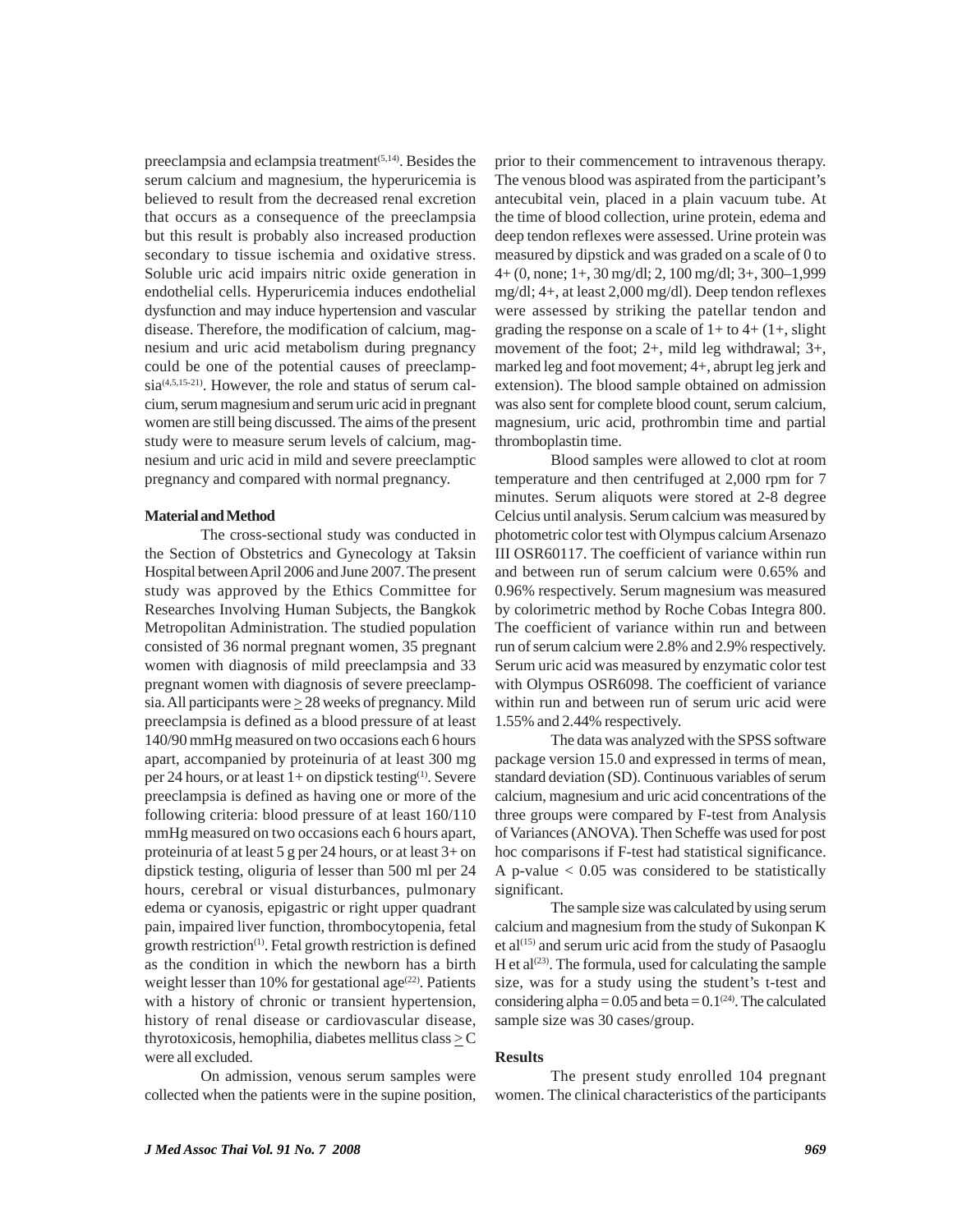are shown in Table 1. Age, hematocrit, platelet count and APGAR scores among normal pregnant women, mild and severe preeclamptic women were not significantly different. Normal pregnant women had mean gestational age more than both mild and severe preeclamptic women significantly  $(38.3 \pm 1.97)$  weeks vs.  $36.31 \pm 3.2$  weeks, p = 0.035; and  $36.24 \pm 3.58$  weeks,  $p = 0.03$  respectively), but there was no significant difference between mild and severe preeclamptic women. There was no significant difference in BMI between normal pregnant women and severe preeclamptic women but the BMI of mild preeclamptic women was more than normal pregnant women and severe preeclamptic women significantly  $(34.45 \pm 6.24 \text{ kg/m}^2 \text{ vs. } 27.99$  $\pm$  5.49 kg/m<sup>2</sup>, p = 0.002; and 27.26  $\pm$  8.95 kg/m<sup>2</sup>, p < 0.001 respectively). The fetal birth weight of severe preeclamptic women was less than normal pregnant women significantly  $(2593.28 \pm 749.74 \text{ g} \text{ vs. } 3000 \pm 499.1 \text{ g}, \text{p} =$ 0.039) but there was no significant difference between mild preeclamptic women when compared to normal pregnant women and severe preeclamptic women.

In Table 2, the serum calcium in severe preeclamptic pregnant women was significantly less than normal pregnant women and mild preeclamptic women  $(8.7 \pm 0.59 \text{ mg/dl vs. } 8.99 \pm 0.31 \text{ mg/dl}, p = 0.045; \text{and}$  $9.05 \pm 0.52$  mg/dl,  $p = 0.014$  respectively), but there was no significant difference in serum calcium between normal pregnant women and mild preeclamptic women. The serum uric acid in severe preeclamptic women was significantly more than normal pregnant women and mild preeclamptic women (7.01  $\pm$  1.93 mg/dl vs. 5.33  $\pm$ 1.23 mg/dl,  $p < 0.001$ ; and  $5.95 \pm 1.9$  mg/dl,  $p = 0.044$ respectively). There was no significant difference in serum uric acid between normal pregnant women and mild preeclamptic women. Unlike serum calcium and uric acid, the serum magnesium in normal pregnant women was not significantly different when compared to mild and severe preeclamptic women.

|  | Table 1. Comparisons of the clinical characteristics for the three groups of participants |  |  |  |  |  |  |  |  |
|--|-------------------------------------------------------------------------------------------|--|--|--|--|--|--|--|--|
|--|-------------------------------------------------------------------------------------------|--|--|--|--|--|--|--|--|

|                                                                                                                                                                        | Normal pregnancy                                                                                                                               | Mild preeclampsia                                                                                                                                 | Severe preeclampsia                                                                                                                                     |
|------------------------------------------------------------------------------------------------------------------------------------------------------------------------|------------------------------------------------------------------------------------------------------------------------------------------------|---------------------------------------------------------------------------------------------------------------------------------------------------|---------------------------------------------------------------------------------------------------------------------------------------------------------|
|                                                                                                                                                                        | $(n = 36)$                                                                                                                                     | $(n = 35)$                                                                                                                                        | $(n = 33)$                                                                                                                                              |
| Age (years)<br>Gestational age (weeks)<br>BMI $(kg/m2)$<br>Hematocrit (%)<br>Platelet count (thsd/cumm)<br>Birth weight $(g)$<br>APGAR scores<br>1 minute<br>5 minutes | $25.60 + 6.97$<br>$38.30 + 1.97$<br>$27.99 + 5.49$<br>$37.39 + 3.06$<br>$250.47 + 57.2$<br>$3000.00 + 499.1$<br>$8.89 + 0.31$<br>$9.57 + 1.89$ | $29.09 + 8.01$<br>$36.31 + 3.20*$<br>$34.45 + 6.24**$<br>$36.65 + 4.19$<br>$245.37 + 75.4$<br>$2938.50 + 450.8$<br>$8.80 + 0.41$<br>$9.80 + 0.41$ | $25.60 + 7.04$<br>$36.24 + 3.58*$<br>$27.26 + 8.95^{++}$<br>$36.43 + 5.05$<br>$222.91 + 71.35$<br>$2593.28 + 749.74*$<br>$8.16 + 1.87$<br>$9.22 + 1.88$ |

Values are given as mean  $\pm$  SD; n: number

Significance different by Scheffe:

 $* p < 0.05$ ,  $** p < 0.01$ ,  $*** p < 0.001$  compared with normal pregnancy

 $+p < 0.05$ ,  $+p < 0.01$ ,  $p < 0.001$  compared between mild and severe preeclampsia

|  | Table 2. Comparisons of serum calcium, magnesium and uric acid for the three groups of participants |  |  |  |  |  |  |  |  |  |  |
|--|-----------------------------------------------------------------------------------------------------|--|--|--|--|--|--|--|--|--|--|
|--|-----------------------------------------------------------------------------------------------------|--|--|--|--|--|--|--|--|--|--|

|                         | Normal pregnancy | Mild preeclampsia | Severe preeclampsia |
|-------------------------|------------------|-------------------|---------------------|
|                         | $(n = 36)$       | $(n = 35)$        | $(n = 33)$          |
| Serum calcium (mg/dl)   | $8.99 + 0.31$    | $9.05 + 0.52$     | $8.70 + 0.59^{*,+}$ |
| Serum magnesium (mg/dl) | $2.04 + 0.19$    | $2.04 + 0.21$     | $2.24 + 0.62$       |
| Serum uric acid (mg/dl) | $5.33 + 1.23$    | $5.95 + 1.90$     | $7.01 + 1.93***$    |

Values are given as mean  $\pm$  SD; n: number

Significance different by Scheffe:

\*  $p < 0.05$ , \*\*  $p < 0.01$ , \*\*\*  $p < 0.001$  compared with normal pregnancy

 $+p < 0.05$ ,  $+p < 0.01$ ,  $p < 0.001$  compared between mild and severe preeclampsia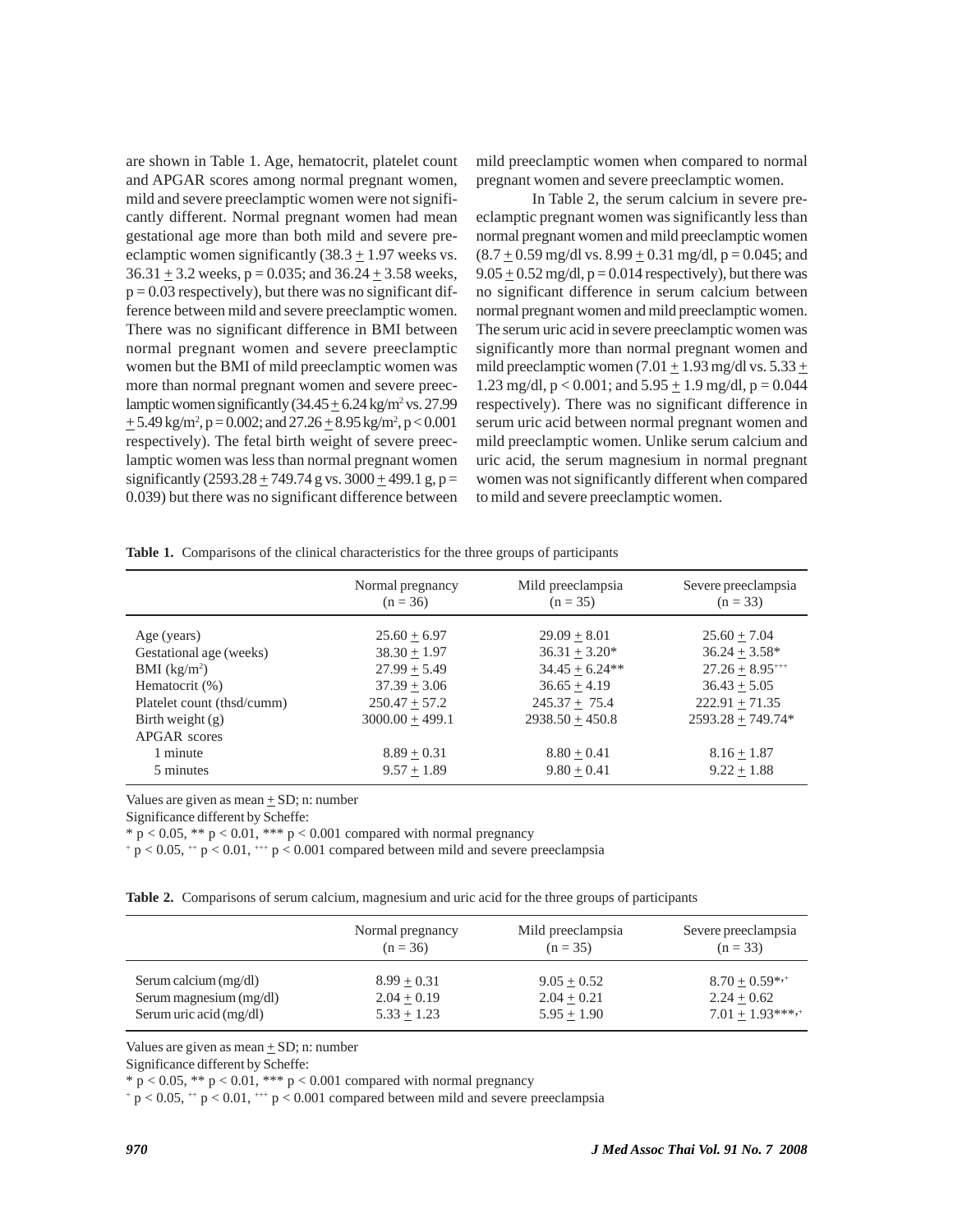#### **Discussion**

In the present study, the mean serum calcium levels of normal pregnant women  $(8.99 \pm 0.31 \text{ mg/dl})$ were less than the range (9.34-9.66 mg/dl) given by the previous report<sup> $(25)$ </sup>. The serum calcium level did not change throughout pregnancy in previous studies<sup>(16,26)</sup>, but the mean serum calcium level in severe preeclamptic women was less than normal pregnant women and mild preeclamptic women from the present study. The data supported the hypothesis that calcium might be a cause in the development of preeclampsia. The effect of serum calcium on changes in blood pressure could be explained by the level of intracellular concentration of calcium. The increase of intracellular calcium concentration when serum calcium went lower led to constriction of smooth muscles in blood vessels and increase of vascular resistance $(27,28)$ . The present finding is similar to the previous studies(18,25). However, the present finding was contradictory to some studies that the mean serum calcium levels in preeclampsia were not different from normal pregnancy $(16,26,29,30)$ .

The mean serum magnesium level of normal pregnant women in the present study  $(2.04 \pm 0.19 \text{ mg/dl})$ was within the range (1.35-2.23 mg/dl) given by previous report<sup>(31)</sup>. In the present study, the mean serum magnesium levels in both groups of preeclampsia were not significantly different from normal pregnancy. The present finding was similar to the findings of previous studies<sup>(31-33)</sup>. This result is contradictory to some studies which reported that the mean serum magnesium level in preeclampsia was lower than normal pregnancy<sup>(13,15,16)</sup>. Generally, the hypomagnesemia in most pregnant women is associated with hemodilution, renal clearance during pregnancy and consumption of minerals by the growing fetus $(6,34)$ . Previous studies reported a relationship between hypomagnesemia and pregnancy induced hypertension. Magnesium levels may have significant effects on cardiac excitability and on vascular tone, contractility and reactivity. They proposed that magnesium promoted vascular muscle relaxation<sup>(16,17,35)</sup>. Some studies showed that serum magnesium was even higher in the preeclamptic group than in normal pregnancy<sup>(16,36)</sup>. The difference may be explained by the variations of the studied population and the dietary intake.

The mean serum uric acid level of normal pregnant women in the present study  $(5.33 \pm 1.23 \text{ mg/dl})$ was more than the range (3.5-5.1 mg/dl) given by a previous report $(37)$ . The mean serum uric acid in severe preeclamptic women was more than normal pregnant women and mild preeclamptic women. But there was no

significant difference between normal pregnant women and mild preeclamptic women. The present finding is similar to the findings of previous studies $(30,34,38)$ . Elevated serum uric acid levels due to decreased renal urate excretion are frequently found in women with preeclampsia(4,19). Soluble uric acid impairs nitric oxide generation in endothelial cells. Thus, hyperuricemia can induce endothelial dysfunction<sup>(20)</sup>. However, the present result is contradictory to some studies that the mean serum uric acid level in preeclampsia was not different from normal pregnancy<sup>(39,40)</sup>.

The present study showed that serum calcium in severe preeclamptic women was lower and serum uric acid was higher than normal pregnant women and mild preeclamptic women respectively but there was no difference between normal pregnant women and mild preeclamptic women. There was no difference in serum magnesium among normal pregnancy and both groups of preeclampsia. These findings support that hypocalcemia and hyperuricemia correlate to severe preeclampsia.

#### **References**

- 1. ACOG practice bulletin. Diagnosis and management of preeclampsia and eclampsia. Number 33, January 2002. Obstet Gynecol 2002; 99: 159-67.
- 2. Norwitz ER, Robinson JN, Repke JT. Prevention of preeclampsia: is it possible? Clin Obstet Gynecol 1999; 42: 436-54.
- 3. Wongkitisophon K, Phupong V, Yamasmit W, Pansin P, Tannirandorn Y, Charoenvidhya D. Correlation of 4- and 24-hour urine protein in women with initially diagnosed hypertensive disorders in pregnancy. J Med Assoc Thai 2003; 86: 529-34.
- 4. Cunningham FG, Leveno KJ, Bloom SL, Hauth JC, Gilstrap LC III, Wenstrom KD. Williams obstetrics. 22nd ed. New York: McGraw-Hill; 2005: 761-808.
- 5. Walker JJ. Pre-eclampsia. Lancet 2000; 356: 1260-5.
- 6. Kisters K, Barenbrock M, Louwen F, Hausberg M, Rahn KH, Kosch M. Membrane, intracellular, and plasma magnesium and calcium concentrations in preeclampsia. Am J Hypertens 2000; 13: 765-9.
- 7. Kashyap MK, Saxena SV, Khullar M, Sawhney H, Vasishta K. Role of anion gap and different electrolytes in hypertension during pregnancy (preeclampsia). Mol Cell Biochem 2006; 282: 157-67.
- 8. Hayashi M, Ueda Y, Hoshimoto K, Ota Y, Fukasawa I, Sumori K, et al. Changes in urinary excretion of six biochemical parameters in normotensive pregnancy and preeclampsia. Am J Kidney Dis 2002; 39: 392-400.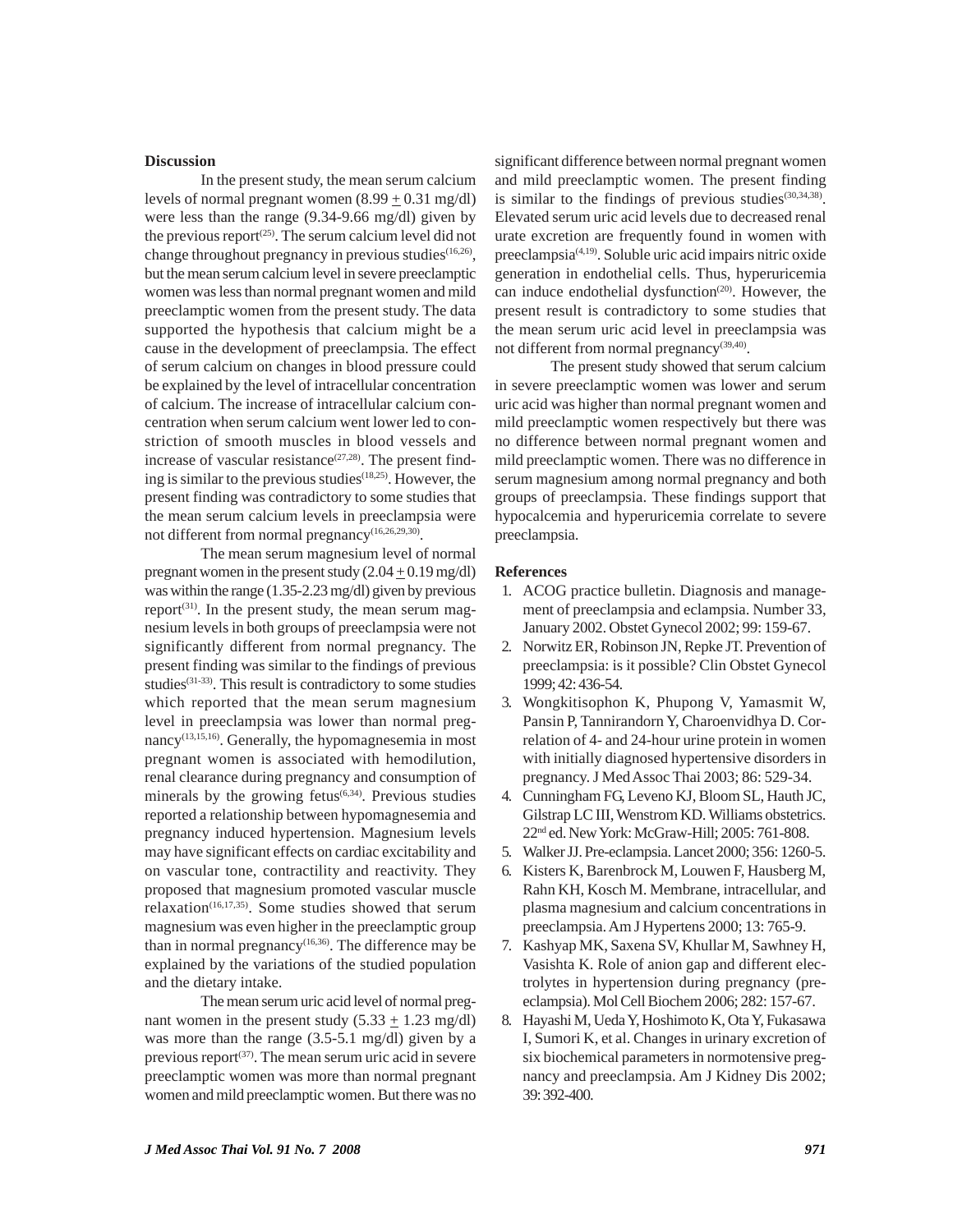- 9. Atamer Y, Kocyigit Y, Yokus B, Atamer A, Erden AC. Lipid peroxidation, antioxidant defense, status of trace metals and leptin levels in preeclampsia. Eur J Obstet Gynecol Reprod Biol 2005; 119: 60-6.
- 10. Martinez-Abundis E, Gonzalez-Ortiz M, Pascoe-Gonzalez S. Serum leptin levels and the severity of preeclampsia. Arch Gynecol Obstet 2000; 264: 71-3.
- 11. Ray JG, Diamond P, Singh G, Bell CM. Brief overview of maternal triglycerides as a risk factor for pre-eclampsia. BJOG 2006; 113: 379-86.
- 12. Ray J, Vasishta K, Kaur S, Majumdar S, Sawhney H. Calcium metabolism in pre-eclampsia. Int J Gynaecol Obstet 1999; 66: 245-50.
- 13. Kisters K, Korner J, Louwen F, Witteler R, Jackisch C, Zidek W, et al. Plasma and membrane Ca2+ and Mg2+ concentrations in normal pregnancy and in preeclampsia. Gynecol Obstet Invest 1998; 46: 158-63.
- 14. Singh J, O'Donovan M, Coulter-Smith SD, Geary M. An audit of the use of magnesium sulphate in severe pre-eclampsia and eclampsia. J Obstet Gynaecol 2005; 25: 15-7.
- 15. Sukonpan K, Phupong V. Serum calcium and serum magnesium in normal and preeclamptic pregnancy. Arch Gynecol Obstet 2005; 273: 12-6.
- 16. Sanders R, Konijnenberg A, Huijgen HJ, Wolf H, Boer K, Sanders GT. Intracellular and extracellular, ionized and total magnesium in pre-eclampsia and uncomplicated pregnancy. Clin Chem Lab Med 1999; 37: 55-9.
- 17. Tong GM, Rude RK. Magnesium deficiency in critical illness. J Intensive Care Med 2005; 20: 3-17.
- 18. Kosch M, Hausberg M, Louwen F, Barenbrock M, Rahn KH, Kisters K. Alterations of plasma calcium and intracellular and membrane calcium in erythrocytes of patients with pre-eclampsia. J Hum Hypertens 2000; 14: 333-6.
- 19. Kang DH, Finch J, Nakagawa T, Karumanchi SA, Kanellis J, Granger J, et al. Uric acid, endothelial dysfunction and pre-eclampsia: searching for a pathogenetic link. J Hypertens 2004; 22: 229-35.
- 20. Khosla UM, Zharikov S, Finch JL, Nakagawa T, Roncal C, Mu W, et al. Hyperuricemia induces endothelial dysfunction. Kidney Int 2005; 67: 1739-42.
- 21. Chappell LC, Seed PT, Briley A, Kelly FJ, Hunt BJ, Charnock-Jones DS, et al. A longitudinal study of biochemical variables in women at risk of preeclampsia. Am J Obstet Gynecol 2002; 187: 127-36.
- 22. Intrauterine growth restriction. Clinical management guidelines for obstetrician-gynecologists.

American College of Obstetricians and Gynecologists. Int J Gynaecol Obstet 2001; 72: 85-96.

- 23. Pasaoglu H, Bulduk G, Ogus E, Pasaoglu A, Onalan G. Nitric oxide, lipid peroxides, and uric acid levels in pre-eclampsia and eclampsia. Tohoku J Exp Med 2004; 202: 87-92.
- 24. Jekel JF, Elmore JG, Katz DL. Sample size, randomization, and probability theory. In: Jekel JF, Elmore JG, Katz DL, editors. Epidemiology biostatistics and preventive medicine. Philadelphia: W.B. Saunders; 1996: 159-71.
- 25. Malas NO, Shurideh ZM. Does serum calcium in pre-eclampsia and normal pregnancy differ? Saudi Med J 2001; 22: 868-71.
- 26. Standley CA, Whitty JE, Mason BA, Cotton DB. Serum ionized magnesium levels in normal and preeclamptic gestation. Obstet Gynecol 1997; 89: 24-7.
- 27. Power ML, Heaney RP, Kalkwarf HJ, Pitkin RM, Repke JT, Tsang RC, et al. The role of calcium in health and disease. Am J Obstet Gynecol 1999; 181: 1560-9.
- 28. Lopez-Jaramillo P. Calcium, nitric oxide, and preeclampsia. Semin Perinatol 2000; 24: 33-6.
- 29. Ingec M, Nazik H, Kadanali S. Urinary calcium excretion in severe preeclampsia and eclampsia. Clin Chem Lab Med 2006; 44: 51-3.
- 30. Szmidt-Adjide V, Vendittelli F, David S, Bredent-Bangou J, Janky E. Calciuria and preeclampsia: a case-control study. Eur J Obstet Gynecol Reprod Biol 2006; 125: 193-8.
- 31. Kurzel RB. Serum magnesium levels in pregnancy and preterm labor. Am J Perinatol 1991;8:119-27.
- 32. Handwerker SM, Altura BT, Altura BM. Ionized serum magnesium and potassium levels in pregnant women with preeclampsia and eclampsia. J Reprod Med 1995;40:201-8.
- 33. Adam B, Malatyalioglu E, Alvur M, Talu C. Magnesium, zinc and iron levels in pre-eclampsia. J Matern Fetal Med 2001;10:246-50.
- 34. Williams KP, Galerneau F. The role of serum uric acid as a prognostic indicator of the severity of maternal and fetal complications in hypertensive pregnancies. J Obstet Gynaecol Can 2002; 24: 628-32.
- 35. Touyz RM. Role of magnesium in the pathogenesis of hypertension. Mol Aspects Med 2003; 24: 107-36.
- 36. Seydoux J, Girardin E, Paunier L, Beguin F. Serum and intracellular magnesium during normal pregnancy and in patients with pre-eclampsia. Br J